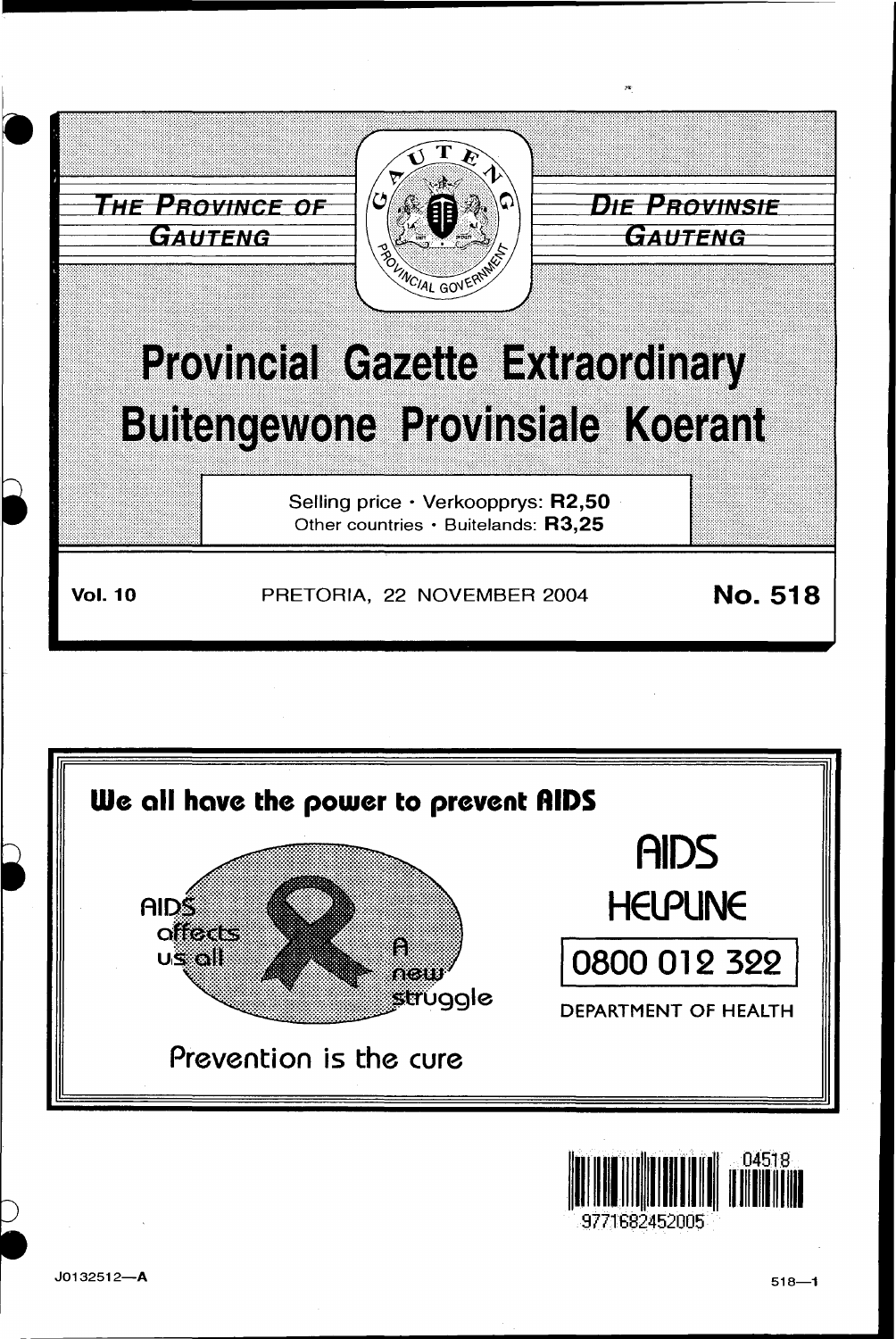$\sim$ 

 $\sim 10^7$ 

 $\sim$ 

 $\equiv$ 

 $\bar{z}$ 

|      | <b>CONTENTS • INHOUD</b>                                                                                                               |            |                |
|------|----------------------------------------------------------------------------------------------------------------------------------------|------------|----------------|
| No.  |                                                                                                                                        | Page<br>Nο | Gazette<br>No. |
|      | <b>LOCAL AUTHORITY NOTICE</b>                                                                                                          |            |                |
| 2650 | Town-planning and Townships Ordinance (15/1986): City of Tshwane Metropolitan Municipality: Akasia/Soshanguve<br>Amendment Scheme A201 | З          | 518            |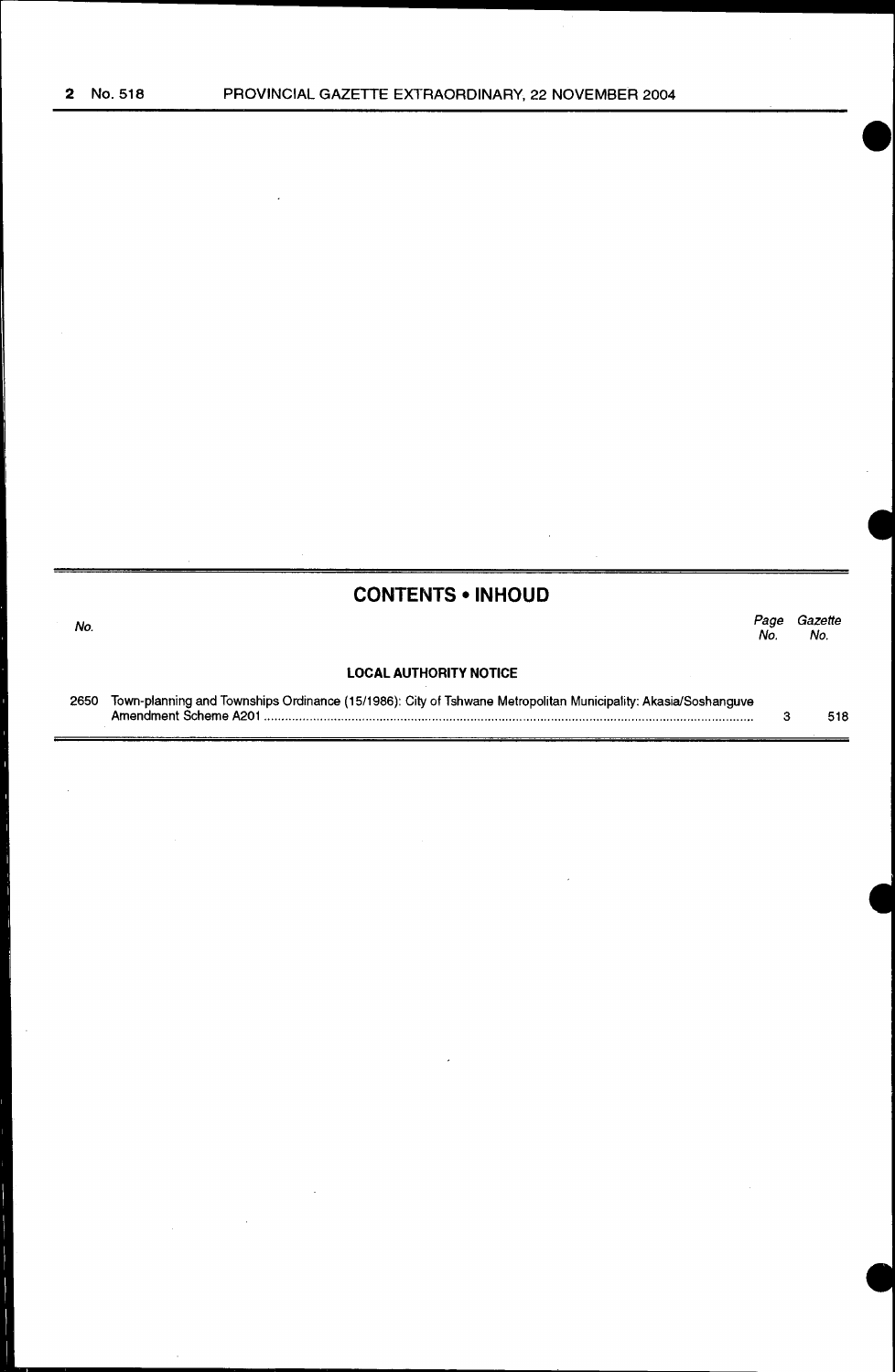N.

# LOCAL AUTHORITY NOTICE

### LOCAL AUTHORITY NOTICE 2650

### CITY OF TSHWANE METROPOLITAN MUNICIPALITY

### AKASIA-SOSHANGUVE AMENDMENT SCHEME A201

It is hereby notified in terms of the provisions of section 125 (1) of the Town-planning and Townships Ordinance, 1986 (Ordinance 15 of 1986), that the City of Tshwane Metropolitan Municipality has approved an amendment scheme with regard to the land in the township of Ninapark Extension 34, being an amendment of the Pretoria Town-planning Scheme, 1974.

Map 3 and the scheme clauses of this amendment scheme are filed with the Acting General Manager: Legal Services, and are open to inspection during normal office hours.

This amendment is known as Akasia-Soshanguve Amendment Scheme A201.

(K13/2/Ninapark x34 (A201)) l'l. November 2004

Acting General Manager: Legal Services (Notice No .... ./2004)

### PLAASLIKE BESTUURSKENNISGEWING 2650

### STAD TSHWANE METROPOLITAANSE MUNISIPALITEIT

#### AKASIA-SOSHANGUVE WYSIGINGSKEMA A201

Hierby word ingevolge die bepalings van artikel 125 (1) van die Ordonnansie op Dorpsbeplanning en Dorpe, 1986 (Ordonnansie 15 van 1986), bekend gemaak dat die Stad Tshwane Metropolitaanse Munisipaliteit 'n wysigingskema met betrekking tot die grond in die dorp Ninapark Uitbreiding 34, synde 'n wysiging van die Pretoria-dorpsbeplanningskema, 1974, goedgekeur het.

Kaart 3 en die skemaklousules van hierdie wysigingskema word deur die Waarnemende Hoofbestuurder: Regsdienste, in bewaring gehou en le gedurende gewone kantoorure ter insae.

Hierdie wysiging staan bekend as Akasia-Soshanguve-wysigingskema A201.

(K13/2/Ninapark x34 (A201)) **1..** November 2004

Waarnemende Hoofbestuurder: Regsdienste (Kennisgewing No .... ./2004)

#### 20002222222222222222222222222

#### CITY OF TSHWANE METROPOLITAN MUNICIPALITY

#### . DECLARATION OF NINAPARK EXTENSION 34 AS APPROVED TOWNSHIP

In terms of section 103 of the Town-planning and Townships Ordinance, 1986 (Ordinance No. 15 of 1986), the City of Tshwane Metropolitan Municipality hereby declares the Township of Ninapark Extension 34 to be an approved township, subject to the conditions as set out in the Schedule hereto.

(K13/2/Ninapark x34)

#### **SCHEDULE**

CONDITIONS UNDER WHICH THE APPLICATION MADE BY ERF 527 NINAPARK CC IN TERMS OF THE PROVISIONS OF CHAPTER Ill: PART C OF THE TOWN-PLANNING AND TOWNSHIPS ORDINANCE, 1986 (ORDINANCE NO 15 OF 1986), FOR PERMISSION TO ESTABLISH A TOWNSHIP ON PORTION 627 (A PORTION OF PORTION 527) OF THE FARM WITFONTEIN NO 301JR, PROVINCE OF GAUTENG, HAS BEEN GRANTED.

- 1. CONDITIONS OF ESTABLISHMENT
	- 1.1 NAME

The name of the township shall be Ninapark Extension 34.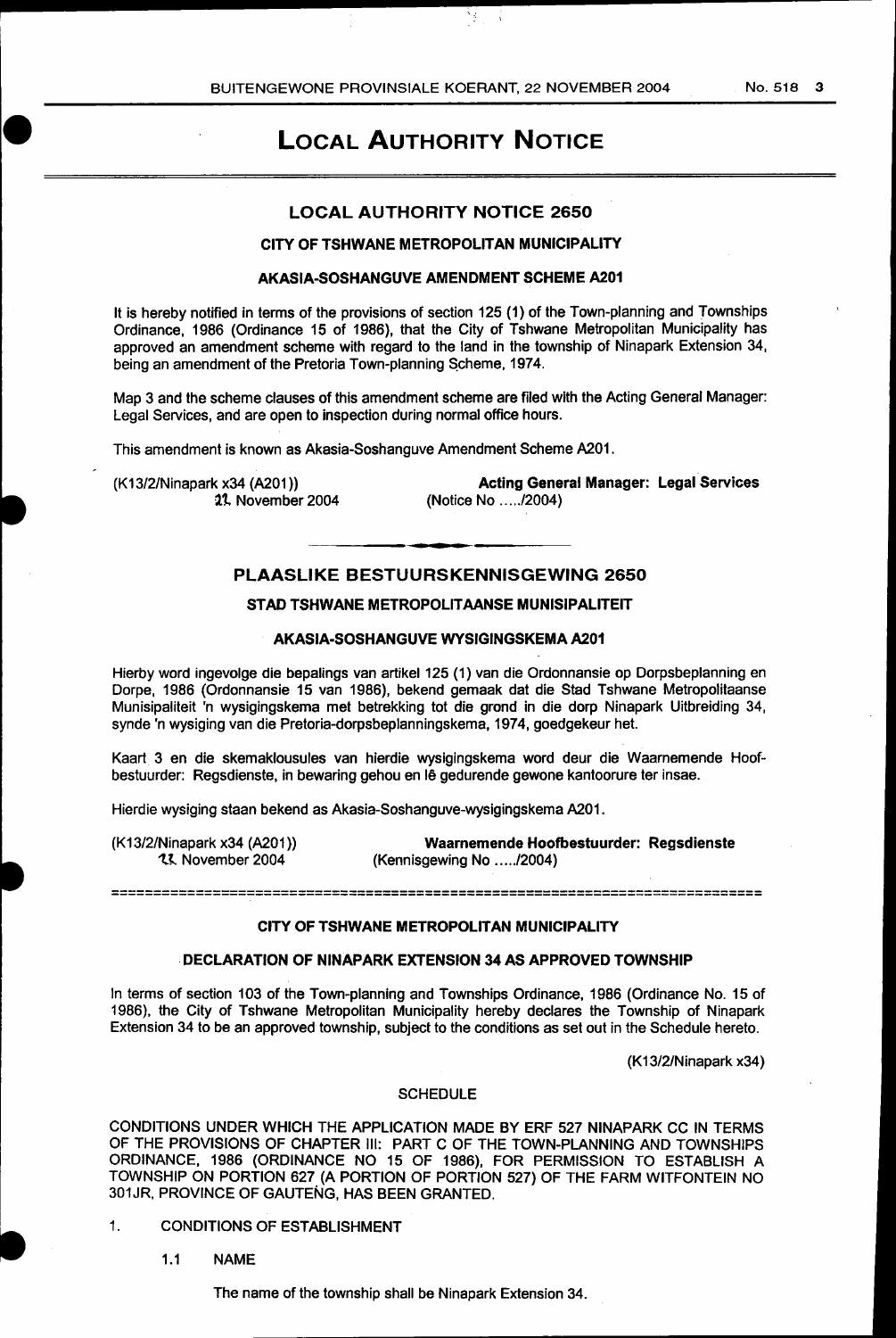#### 1.3 DISPOSAL OF EXISTING CONDITIONS OF TITLE

All erven shall be made subject to existing conditions and servitudes, if any, including the reservation of the rights to minerals, but excluding -

- a) the following servitudes which do not affect the township;
	- i) The 12,5m wide servitude as indicated on Diagram LG No A5137/45.<br>ii) The 6m wide servitude as indicated on Diagram LG No A7284/89 and
	- The 6m wide servitude as indicated on Diagram LG No A7284/89 and as described in Notarial Deed of Servitude K2499/91S.
	- iii) The 8m wide road proclamation as indicated on Diagram LG No A7283/89.
- b) the following conditions which shall not be passed on to the erven in the township;

Conditions A and B in Certificate of Registered Title T21788/2003.

### 1.4 ENDOWMENT

Payable to the City of Tshwane Metropolitan Municipality.

The township owner shall pay the City of Tshwane Metropolitan Municipality as endowment a total amount of R120 000,00 which amount shall be used by the City of Tshwane Metropolitan Municipality for the acquisition of land for park and/or public open space purposes.

The said endowment amount shall be payable in accordance with the provisions of section 81 of the Town-planning and Townships Ordinance, 1986 (Ordinance 15 of 1986).

\

### 1.5 ACCESS

No ingress from Provincial Road P106-1 to the township and no egress to Provincial Road P106-1 from the township shall be allowed.

#### 1.6 ACCEPTANCE AND DISPOSAL OF STORMWATER

The township owner shall arrange for the drainage of the township to fit in with that of Provincial Road 106-1 and for all stormwater running off or being diverted from the road to be received and disposal of.

## 1.7 FILLING IN OF EXISTING DITCHES OR DONGAS

The township owner shall at his own expense cause the existing ditches or dongas affecting Erven 1008 to 1011 to be filled in and levelled to the satisfaction of the local authority, when required to do so by the local authority.

#### 1.8 REMOVAL OF LITTER

The township owner shall at his own expense have all litter within the township area removed to the satisfaction of the City of Tshwane Metropolitan Municipality, when required to do so by the City of Tshwane Metropolitan Municipality.

#### 1.9 REMOVAL OR REPLACEMENT OF MUNICIPAL SERVICES

Should it become necessary to move or replace any existing municipal services as a result of the establishment of the township, the cost thereof shall be borne by the township owner:

#### 1.10 OBLIGATIONS WITH REGARDS TO ESSENTIAL ENGINEERING SERVICES

The township owner shall within such period as the local authority may determine, fulfil its obligations in respect of the provision of water, electricity and sanitary services and the installation of systems therefore, as well as the construction of the roads and stormwater drainage system as agreed upon between the township owner and the local authority and stipulated in approval of township dated 4 February 2002.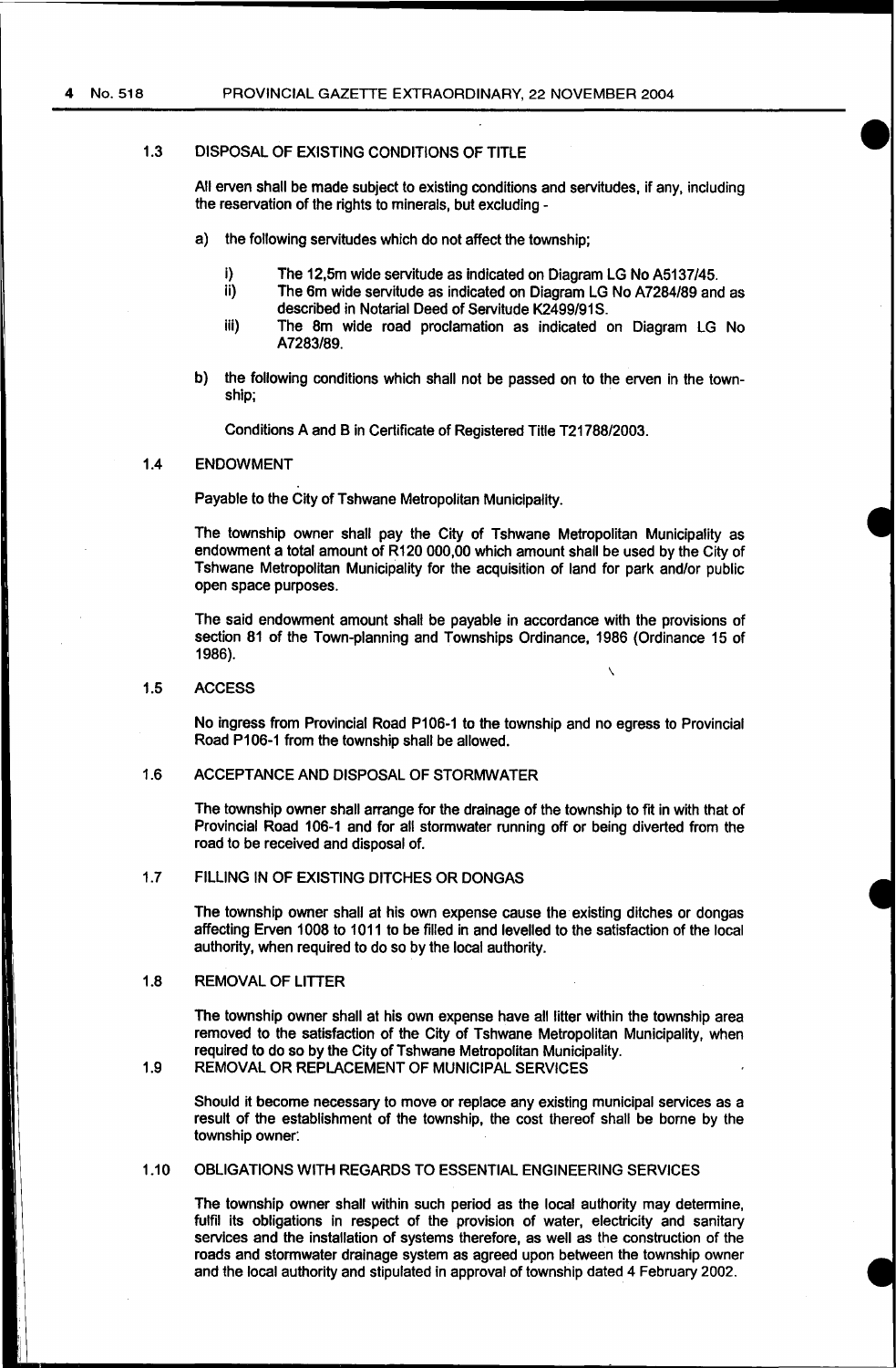27 F

, ket . نيون.<br>م

#### 1.11 MINIATURE SUBSTATIONS

If it should become necessary to place miniature substations within a 13m road reserve or smalier, the servitudes inside the erven shall be registered in favour of the Council.

### 1.12 RESTRICTION ON THE ALIENATION OF LAND

Regardless of the issuing of a certificate as contemplated in Section 82 (1 )(b)(ii)(cc) of the Townplanning and Townships Ordinance, 1986 (Ordinance 15 of 1986), no portion in the township may be transferred or be dealt with otherwise, unless the City of Tshwane Metropolitan Municipality certifies that the developer has complied with the provisions of conditions 1.13.1 to 1.13.7 below.

### 1.13 THE DEVELOPER'S OBLIGATIONS

#### 1.13.1 ASSOCIATION AND STATUTES

The developer must register a Section 21 Company (Homeowner's Association) in terms of the provisions of the Companies Act, 1973 (Act 61 of 1973). A copy of the. registered Deed of Association (CM4) and the Company's Statutes must be submitted to the City of Tshwane Metropolitan Municipality.

The Association and Statutes must clearly state that the main objective of the homeowner's association is the maintenance of the internal engineering services of the development (i.e. water, sewerage, electricity, and the road and storm water sewers). The developer is deemed to be a member of the Section 21 Company, with all the rights and obligations of an ordinary member, until the last erf has been transferred.

### 1.13.2 MAINTENANCE PERIOD AND GUARANTEE

A maintenance period of 12 (twelve) months commences when the last of the internal engineering services (i.e. water, sewerage, electricity, and the road and stormwater sewers) have been completed. The developer must furnish the Section 21 Company with a maintenance guarantee, issued by a recognized financial institution, in respect of poor workmanship and/or materials with regards to the civil engineering services and the electricity service, which guarantee must be for an amount that is equal to 5% of the contract cost of the civil services and 10% of the contract cost of the electrical services, and proof of this must be submitted to the City of Tshwane Metropolitan Municipality.

#### 1.13.3 COMPLETION OF THE SCHEME

The developer remains liable for the development of the entire housing scheme in accordance with the approved site development plan, provided that the scheme may also be developed in phases with the consent of the City of Tshwane Metropolitan Municipality and provided further that the entire development takes place under the supervision of one architectural firm. If another architect or architectural firm is appointed at any stage during the execution of the scheme, the City of Tshwane Metropolitan Municipality must be notified of this without delay.

### 1.13.4 PROVISION OF ENGINEERING DRAWINGS

The developer must submit to the City of Tshwane Metropolitan Municipality complete drawings in respect of internal sewers and sewer connection points, which must accompany every building plan, and complete engineering drawings in respect of the internal road and stormwater sewers.

### 1.13.5 PROVISION OF ENGINEERING CERTIFICATES

•

Before any portion of the development is transferred, the City of Tshwane Metropolitan Municipality must be provided with engineering certificates for water, sewerage, electricity, and the internal road and stormwater sewers, in which is certified that the internal engineering services have been completed and that the engineers accept liability for the services.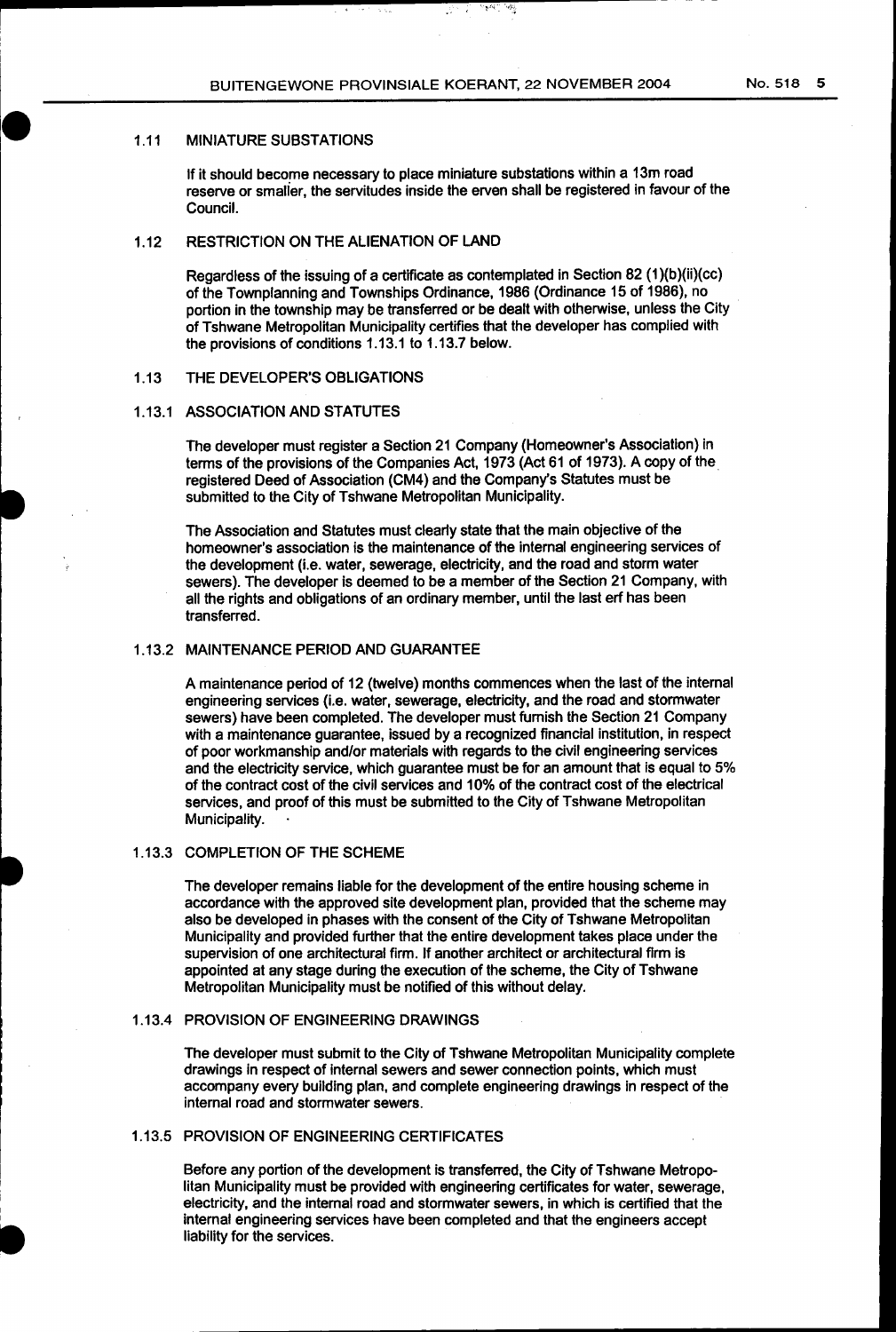The Municipality may at its own discretion allow an exception in respect of the internal road and stormwater sewers. If this is the case, the developer must give the Municipality an undertaking that the developer will complete this service on or before the certain date and must provide the Municipality with a guarantee issued by a recognized financial institution.

#### 1.13.6 APPROVAL OF BUILDING PLANS

Before any portion of the development is transferred, the developer must have building plans approved at the City of Tshwane Metropolitan Municipality in respect of every portion.

#### 1.13.7 PROOF OF DEED OF SALE AND FINANCING

The developer must submit proof that there is a valid and enforceable deed of sale between the developer and the buyer with regards to the sale of the relevant portion and the development of the portion by the developer in accordance with the approved plan. The developer must also provide proof that a loan for the proposed development has been approved in respect of each portion. If the buyer himself or herself is to finance the proposed development, satisfactory proof must be provided in respect of this financing.

1.14 TRANSFER OF LAND TO THE SECTION 21 COMPANY (HOMEOWNER'S ASSOCIATION)

Simultaneously with the first registration of any portion in the Deeds Office, Erf 999 must be transferred to the homeowner's association (Section 21 Company), by and at the expense of the township owner.

### 1.15 IN FAVOUR OF AND ENFORCEABLE BY THE HOMEOWNERS ASSOCIATION

Each owner of a unit in a sectional title scheme or any part of it or of any interest in it will automatically become and remain a member of the original homeowners association of the township Ninapark Extension 33 and be subject to the statutes of the homeowners association until he/she stops being an owner as hereby contemplated. Neither the erf nor any part of it or an interest in it or a unit on it will be transferred to anyone who has not bound himself/herself, to the satisfaction of the homeowners association, to become a member of the association.

#### 2. CONDITIONS OF TITLE

 $\overline{\phantom{a}}$ 

2.1 THE ERVEN MENTIONED BELOW SHALL BE SUBJECT TO THE CONDITIONS AS INDICATED, LAID DOWN BY THE CITY OF TSHWANE METROPOLITAN MUNICIPALITY IN TERMS OF THE PROVISIONS OF THE TOWN-PLANNING AND TOWNSHIPS ORDINANCE, 1986 (ORDINANCE 15 OF 1986):

2.1.1 All ERVEN

- 2.1.1.1 The erf shall be subject to a servitude, 2 metre wide, for municipal services (water, sewerage, electricity and stormwater) (hereinafter referred to as "the services"), in favour of the local authority, along any two boundaries, excepting a street boundary and, in the case of a panhandle erf, an additional servitude for municipal purposes, 2 metre wide, over the entrance portion of the erf, if and when required by the local authority: Provided that the local authority may waive any such servitude.
- 2.1.1.2 No buildings or other structures may be erected within the aforesaid servitude area and no trees with large roots may be planted within the area of such servitude or within a distance of 2 metre from it.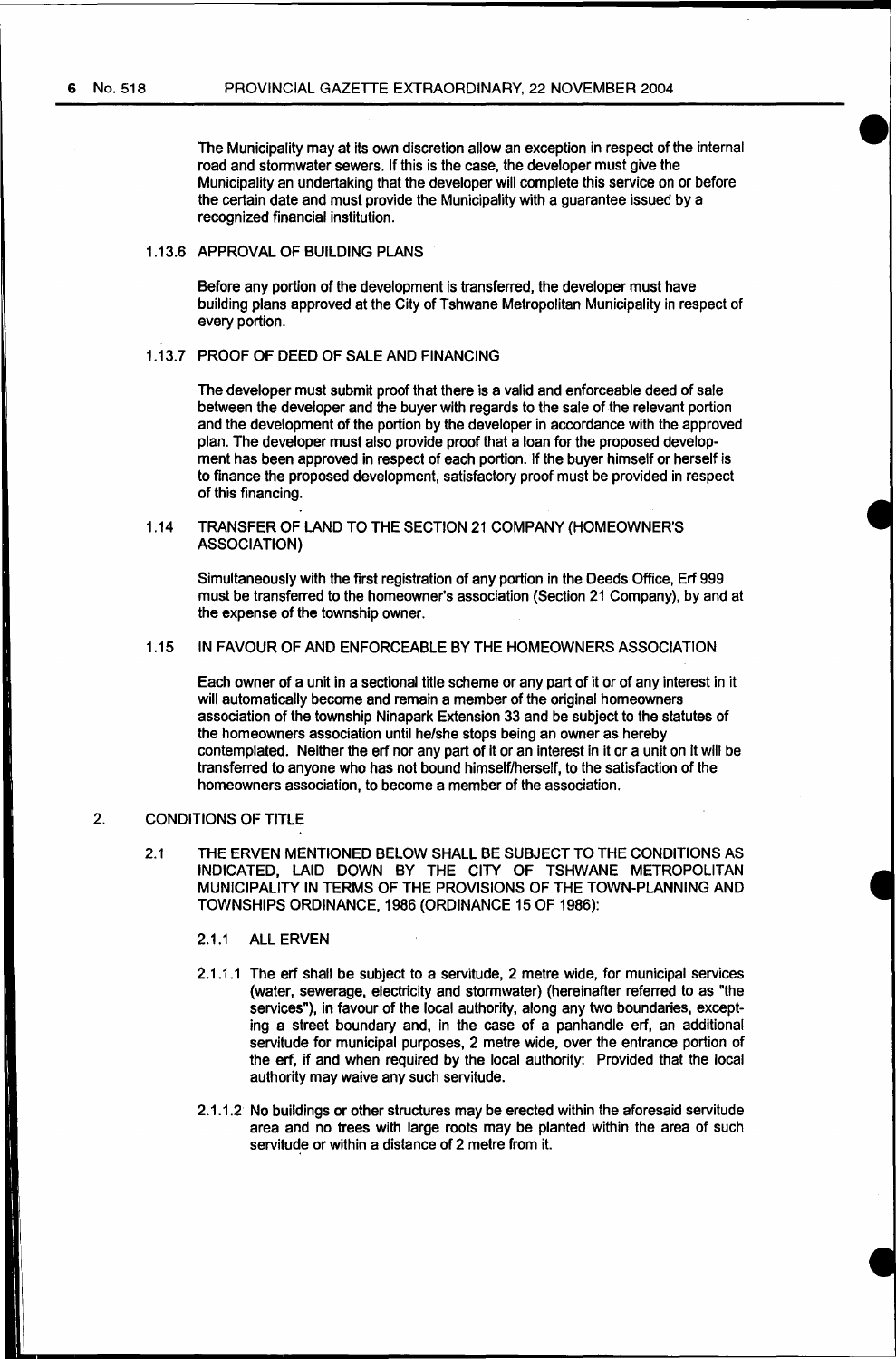- 2.1.1.3 The City of Tshwane Metropolitan Municipality shall be entitled to temporarily deposit on the land adjoining the aforesaid servitude, any material it excavates during the laying, maintenance or removal of such services and other works which in its discretion it regards necessary, and furthermore the City of Tshwane Metropolitan Municipality shall be entitled to reasonable access to the said property for the aforesaid purpose, subject to the provision that the City of Tshwane Metropolitan Municipality shall make good any damage caused during the laying, maintenance or removal of such services and other works.
- 2.1.1.4 The erf is subject to a servitude of right of way as shown on the General Plan SG No 920/2004 to accommodate road access opportunities in respect of adjacent erven.